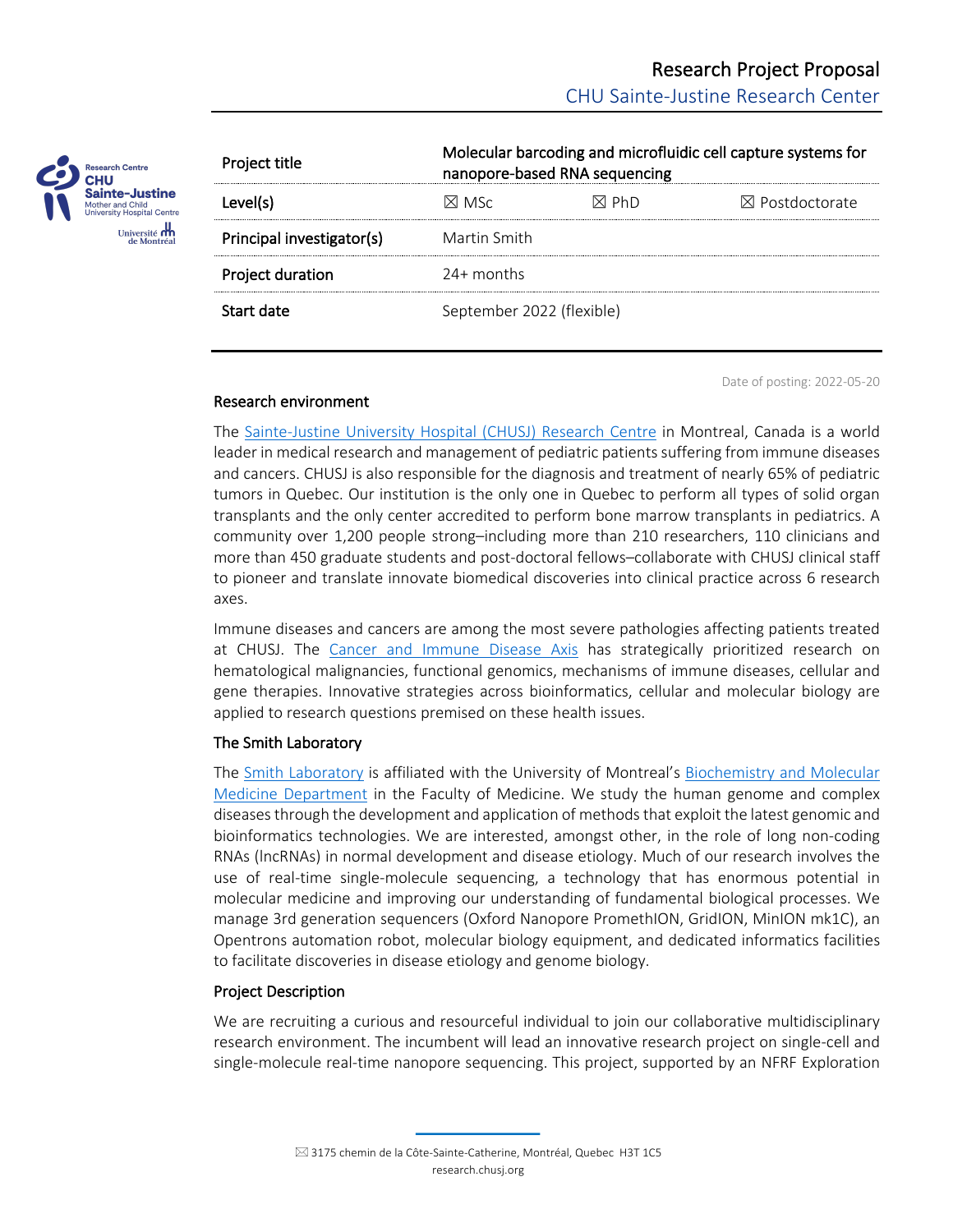

grant, will involve the development of a combinatorial molecular barcode multiplexing strategy coupled with an open-source microfluidics protocol.

The incumbent will have the opportunity to learn and integrate unique technologies (e.g. nanopore sequencing, liquid handling robot, microfluidic chips), develop innovative methodologies at the frontier of biomedical research and establish the foundations of his/her own research program in a modern, multicultural research environment, while benefiting from an established collaborative network and state-of-the-art technological infrastructure.

## Training and skills

The incumbent should have academic (BSc or MSc) or equivalent experience in biomedical engineering, biomedical sciences, biochemistry, molecular biology or genomics. Experience in a biomedical laboratory and a basic knowledge of programming would qualify the ideal candidate.

## *Essential Skills & Experience*

- Curiosity and experimental resourcefulness
- Demonstrated communication, writing, organizational and documentation skills
- Demontrated time management skills and ability to multitask
- Intermediate computer skills (basic programming/UNIX environment)

### *Optional Skills & Experience*

- Single-cell sequencing technologies;
- Nanopore sequencing;
- Familiarity with liquid handling robots;
- Familiarity with microfluidics;
- Familiarity with Python;

# Application submission

Applicants should send the required documents by June 30, 2022 to Martin Smith via email at martin.smith@umontreal.ca.

*Please provide:*

√ *Curriculum vitæ* √ Academic transcripts √ Cover letter

The Smith Laboratory CHUSJ Research Centre – Level 6 3175 Chemin de la Côte-Sainte-Catherine Montreal, Québec H3T 1C5

#### Equity, diversity and inclusion

The masculine gender is used without discrimination and for the sole purpose to facilitate reading. The CHU Sainte-Justine subscribes to the principle of equal access to opportunities and invites women, members of visible and ethnic minorities, persons with disabilities and Indigenous people to apply. We would appreciate it if you could inform us of any disabilities that would require technical and physical accommodation adapted to your situation during the selection process. Please be assured that we will treat this information as confidential.